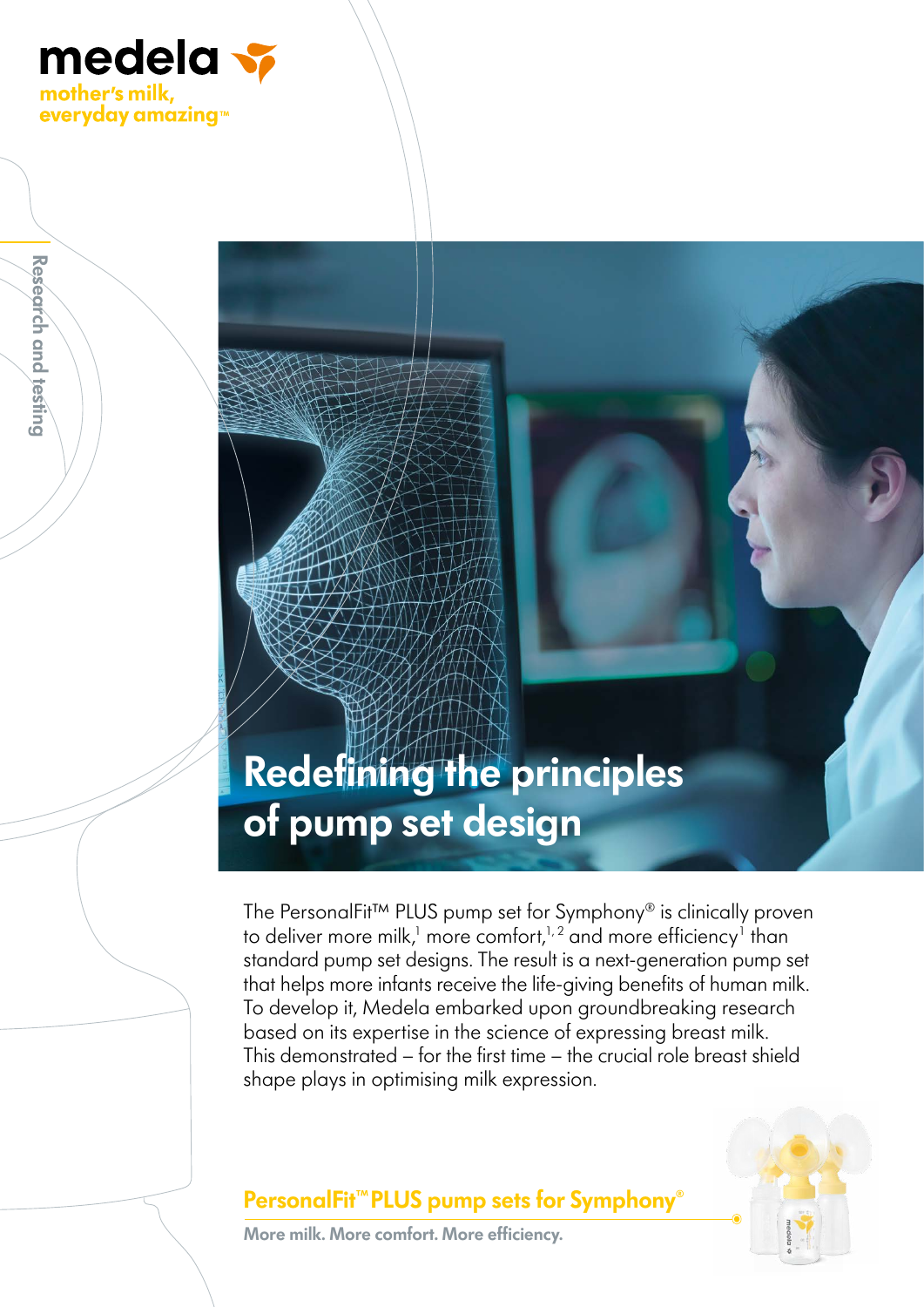

## **Innovation driven by research**

#### **How Medela made the breakthough**

Research has shown that a well-fitting breast shield is essential for comfortable, effective pumping.<sup>3</sup> Ideally the nipple should be centred within the tunnel, with space to expand and move freely, which is why Medela breast shields come in a range of tunnel sizes. However, by observing pumping mothers, Medela's researchers noted that even when the tunnel size was correct, there was a mismatch between the breast shape and the shape of the other part of the shield, the flange – which, like most other breast shields, has had a standard 90° angle for the past 50 years.

#### **Unique 3D breast scan database**

Medela's researchers used their unique database of 3D scans of different lactating breasts – the world's largest – to simulate and assess the fit of the 90° breast shield.4 They discovered that in two-thirds of cases the nipple tip did not reach into the tunnel. In addition, there was point contact at the rim, possibly resulting in localised breast tissue compression.4 If this tissue is compressed it potentially reduces milk flow from the ducts – Medela supported pioneering research into breast anatomy that revealed milk ducts were closer to the skin's surface than previously thought.<sup>5</sup>



By testing wider-angled flanges, the researchers found 105° better matched the contours of the scanned breasts, regardless of shape or size. In addition, the nipple was placed further into the tunnel and point contact was reduced at the rim – suggesting a more comfortable pumping experience for mothers, and the possibility of improved milk flow.4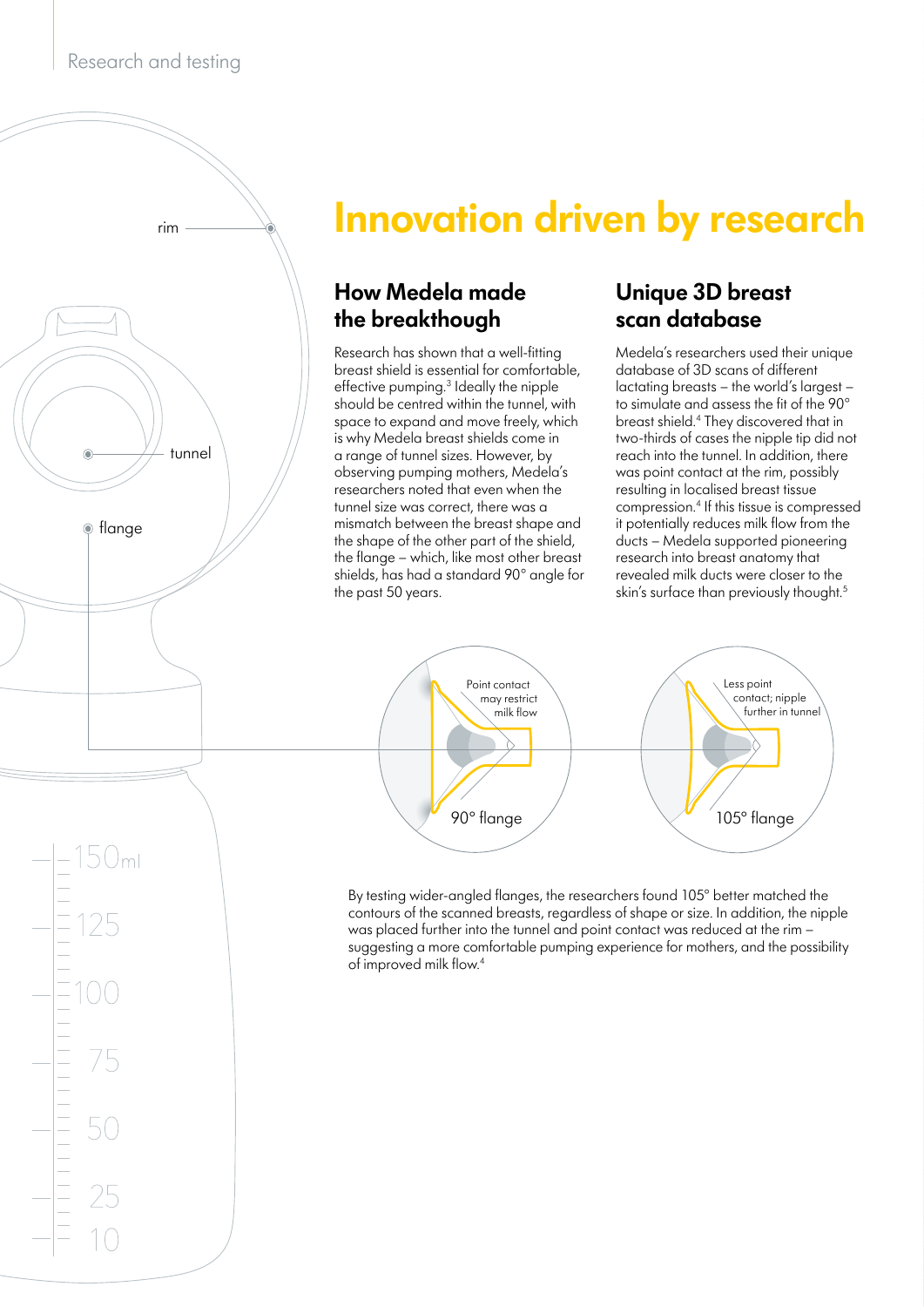#### **Why an oval?**

Medela product developers also altered the shape of the shield's opening from a circle to an oval that can be rotated 360°. This means the mother can hold it in different positions at the breast – horizontally, vertically or obliquely – whichever feels most comfortable for her. It maintains a good seal and fit in all these positions.



# **Tested in three extensive clinical studies**

Results from more than 1,000 pumping sessions



#### **More milk**

After 15 minutes of pumping, 11% more milk was obtained

Forty-nine mothers in established lactation took part in a randomised controlled trial. They performed a total of 196 breast expressions with the standard and new pump sets.

**Results:** After 15 minutes of pumping, the PersonalFit™ PLUS pump set obtained 11% more milk than the standard design.<sup>1</sup> There was also a 4% improvement in breast drainage<sup>1</sup> – significant, as a key principle of maintaining milk production is to drain the breast well.<sup>6</sup>



#### **More comfort**

Mothers described pumping as more gentle and natural

Twenty-two pump-dependant mothers rated their experiences of using PersonalFit™ PLUS at home for seven days, and after seven days of using the standard pump set.

**Results:** Expressing breast milk with the PersonalFit™ PLUS pump set was described as feeling more gentle and natural.7

### **More efficiency**

Significant improvement in usability and handling

Twenty-five healthcare professionals observed mothers using the new pump set in hospital for five days.

**Results:** They recorded significant improvements in the cleaning and overall usability and handling of PersonalFit™ PLUS.<sup>7</sup>